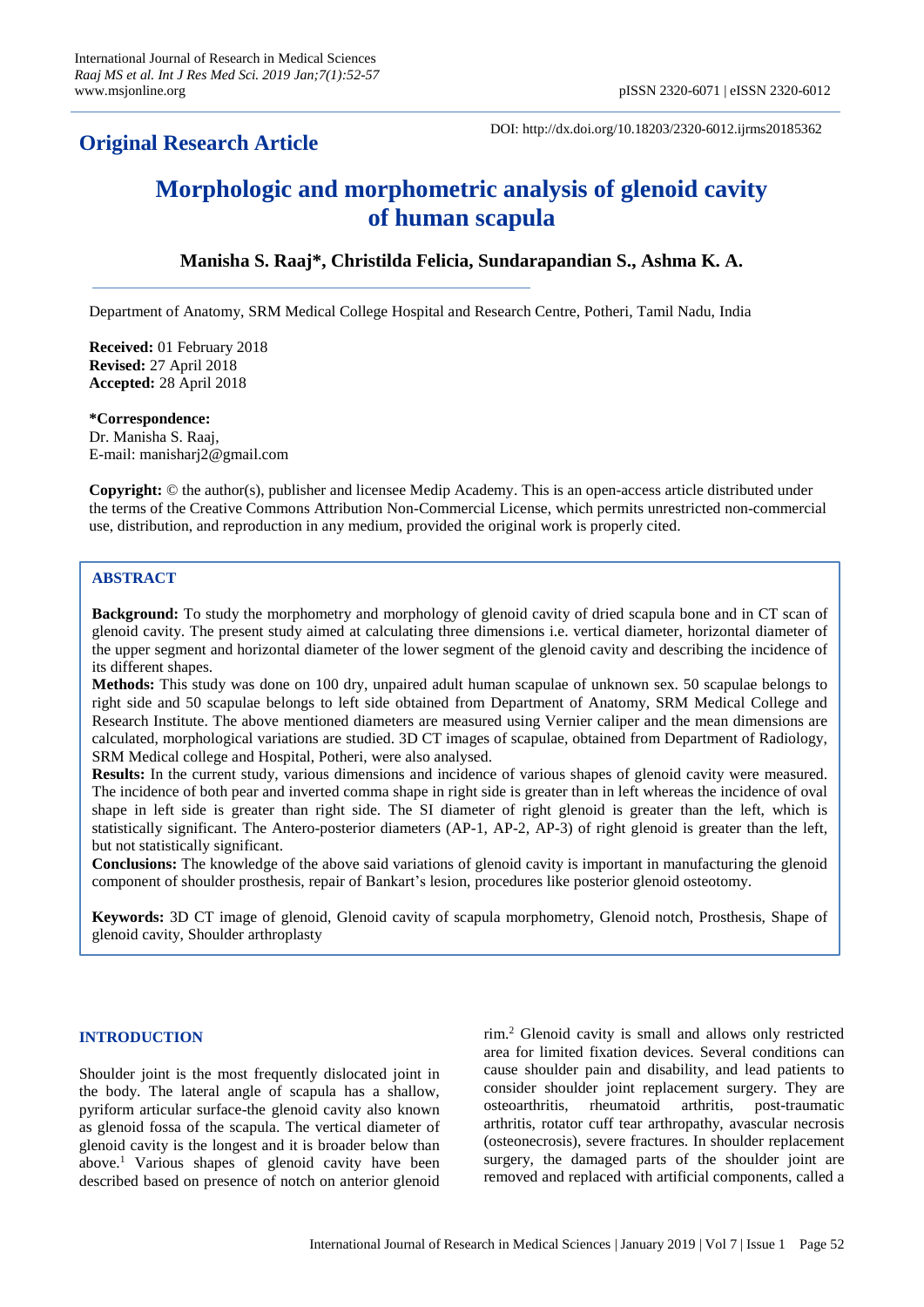prosthesis. The treatment options are either replacement of just the head of the humerus bone (ball) known as Hemiarthroplasty or replacement of both the ball and the socket (glenoid) known as total shoulder arthroplasty (Figure 1). $<sup>1</sup>$ </sup>

For this reason, knowledge of the morphology of glenoid cavity is important in designing and fitting of glenoid components for total shoulder arthroplasty. <sup>1</sup> The morphology of the glenoid cavity is highly variable and important. Appropriate fixation of glenoid component of scapula is essential to evade loosening which is the common indication of revision surgery. 3



**Figure 1: Prosthesis used in shoulder joint replacement surgery.**

#### **METHODS**

This study was done on 100 dry, unpaired adult human scapulae of unknown sex. 50 scapulae belonged to the right side and 50 to the left side from Department of Anatomy, SRM Medical college and Research institute. Only the bones with clear and intact glenoid cavity were used for the study. The age and sex were not known.

Materials used are Vernier calliper, piece of white sheet, lead pencil. All measurements were manually performed with the aid of Vernier callipers and were performed directly by placing the callipers on the glenoid surface. 3D CT Image of scapula obtained from Department of Radiology, SRM Medical college and Hospital, Potheri.

Following diameter of glenoid cavity were measured and analysed (Figure 2).

Superior-inferior diameter (SI): distance from the inferior point on the glenoid margin to the most prominent point of the supraglenoid tubercle, which is also the maximum height of the glenoid cavity,

Anterior-posterior diameter (AP1): measured from maximum breadth of the articular margin of the glenoid cavity.



A-B: Superior-Inferior diameter (SI), C-D: Anterior-Posterior diameter 1 (AP-1), E-F: Anterior-Posterior diameter 2 (AP-2), E-D: Anterior-posterior diameter 3 (AP3)

#### **Figure 2: Various diameters of the glenoid cavity.**

Anterior-posterior diameter (AP2): maximum breadth of the top half of the glenoid cavity at the peak of the glenoid notch.

Anterior-posterior diameter (AP3): anterior-posterior diameter between the peak of glenoid notch and the most posterior rim where the maximum width of the glenoid. Following shapes of glenoid cavity were analysed:

- Inverted comma shaped,
- Pear shaped,
- Oval shape.

The shape was made by the slightly raised rim of the glenoid cavity. A piece of white sheet was placed on the glenoid cavity and held firmly in position to trace the shape of the glenoid cavity. The side of a lead pencil was rubbed along the rim of the glenoid cavity to get a tracing of the shape of the glenoid cavity on the paper. variations in shape of the glenoid cavity were classified based on the presence of notch and without notch as inverted comma shaped, pear shaped and oval shape. 3D CT images are obtained, to obtain reproducible images from the 3D reconstructed scapula, true anterior and posterior views were obtained by rotating the 3D image through cranio-caudal axis until glenoid appeared as simple line and rotating this image through the lateral to medial axis until the inferior part of coracoid process reach the upper part of glenoid in the anterior view and until the acromian reach the upper part of glenoid in the posterior view.

#### *Statistical analysis*

The mean and standard error of the glenoid cavity in various dimensions were calculated. The data were analyzed using the Statistical Package for the Social Sciences (SPSS) version 15.0. Group and descriptive statistics were calculated. The morphometric values of the two sides were analyzed using an unpaired t-test.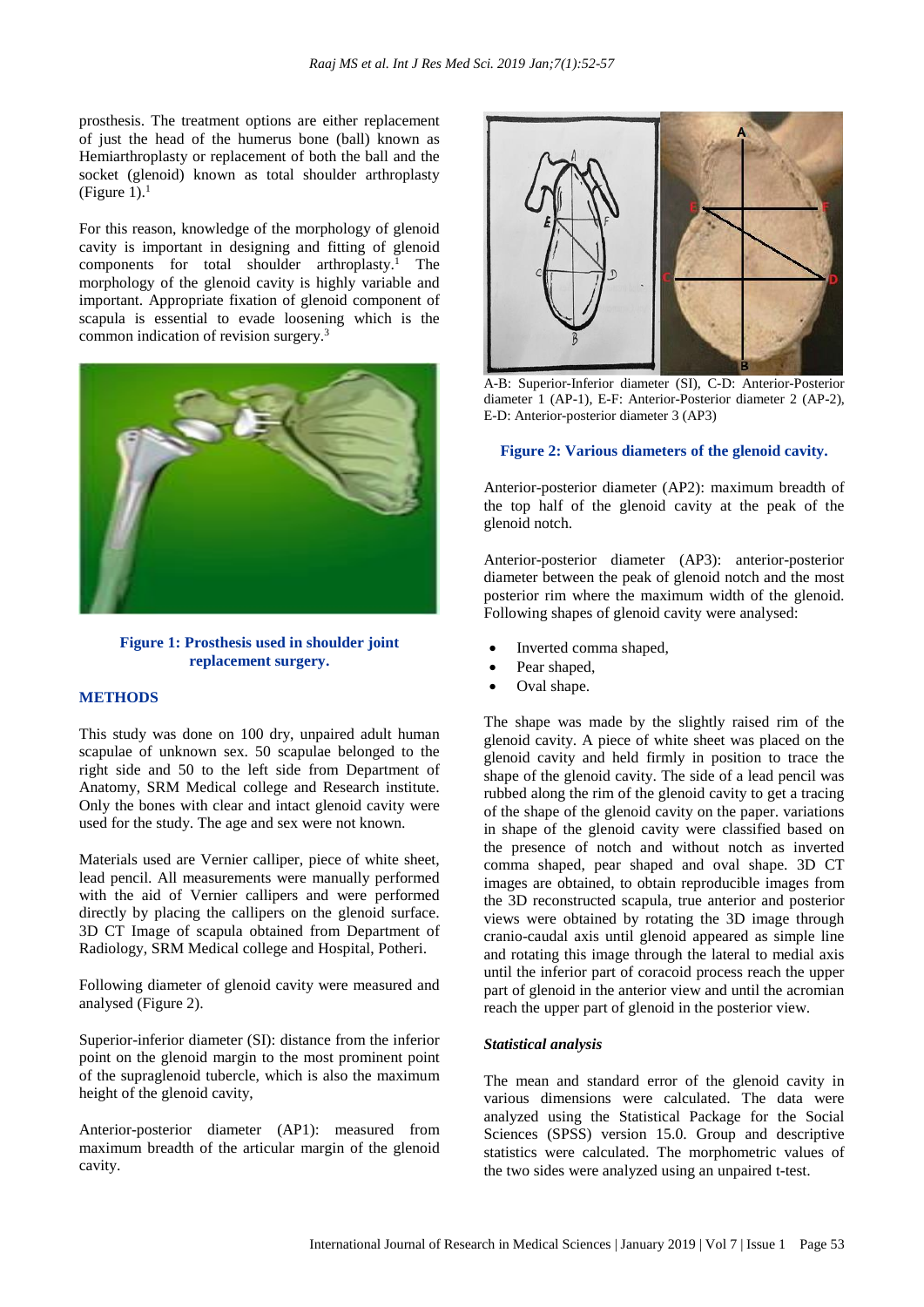#### **RESULTS**

In the present study, the data were obtained in 50 scapulae of the right and50 scapulae of left. The morphometry of both right and left glenoids were assessed for 100 scapulae and various types of glenoid cavity based on their shape were observed in present study.

## *Morphology of glenoid cavity*

Various shapes of glenoid cavity were observed and classified (Figure 3).



Pear Shaped

Inverted Comma Shaped



**Oval Shaped Figure 3: Various shapes of glenoid cavity.**

- Type 1 (with notch) : A. Inverted comma shape and pear shape.
- Type 2 (without notch) : Oval shape

Comparison between shape of 50 right and 50 left glenoid cavity were done :  $x^2$ -0.64, p value-0.72 (Table 1). Hence the incidence of both pear and inverted comma shape in right side is greater than in left whereas the incidence of oval shape in left glenoid is greater than right.

Morphology of glenoid cavity of scapula from 3D CT images were obtained (Figure 4) 5 right and 5 left glenoid and various shapes were identified. Out of 5 right glenoid, 2 were Inverted comma shape, 2 pear shape and 1 oval shape. Out of 5 left glenoid, 4 were Inverted comma shape, 1 pear shape, no oval shape was found. Hence Inverted comma shape was common in left glenoid.



## **Figure 4: CT image of a glenoid cavity. A) Pear shaped glenoid. B) Oval shaped glenoid. C) Inverted comma shaped glenoid.**

## **Table 1: Comparison between shape of 50 right and 50 left glenoid cavity.**

| <b>Shape</b>   | <b>Right</b> | Left |
|----------------|--------------|------|
| Pear           | 56%          | 52%  |
| Inverted comma | 36%          | 32%  |
| Oval           | 8%           | 16%  |

#### *Morphometry of glenoid cavity of scapula*

The SI diameter of right is greater than the left, which is statistically significant. The AP-1, AP2, AP3 diameter of right is greater than that of left. But not statistically significant (Table 2).

#### *Comparison of CT images of right and left glenoid*

The SI, AP1, AP2, AP3 diameter of CT image of right glenoid is greater than the left glenoid cavity of scapula (Table 3).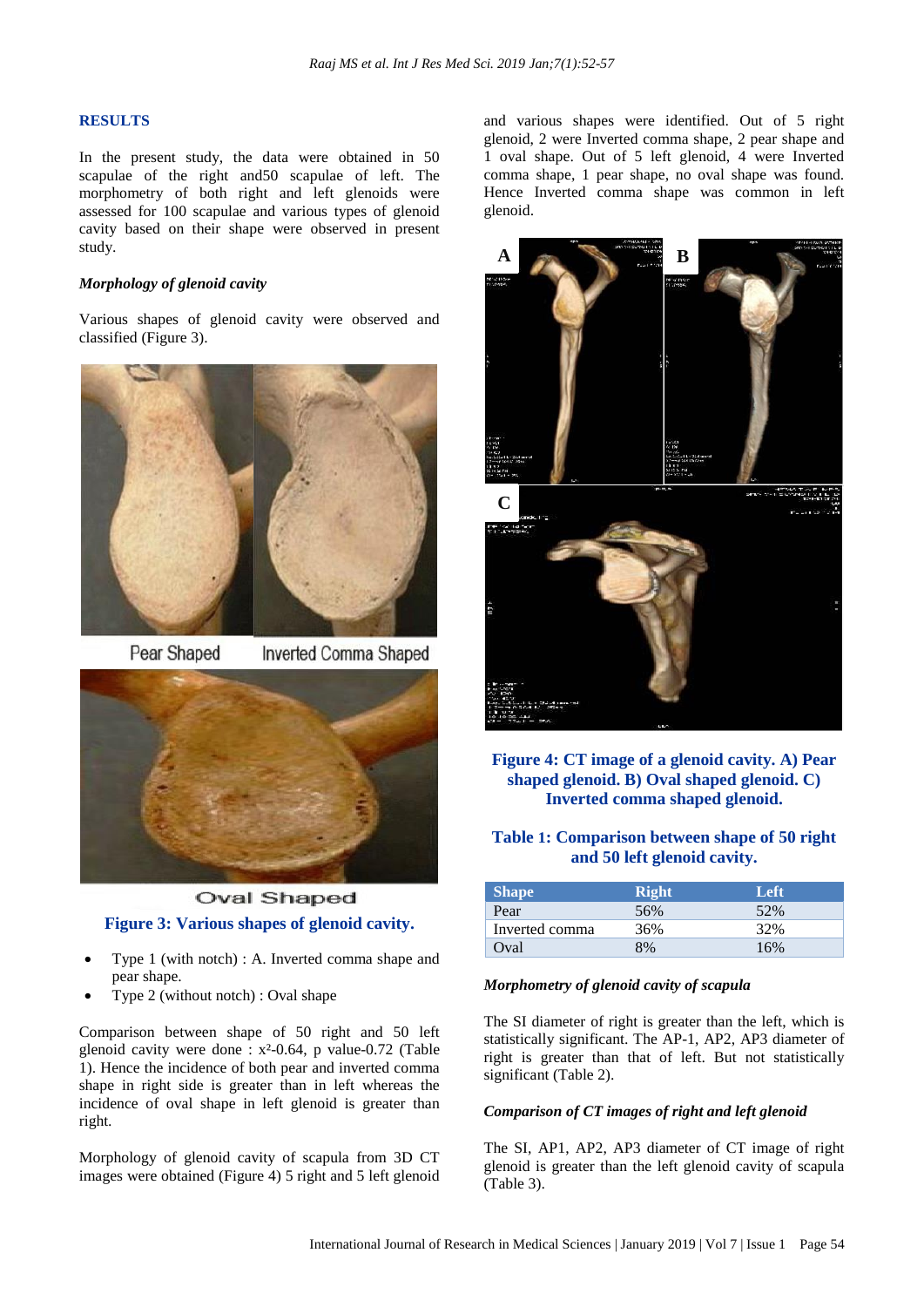| Comparison of measurements of right and left glenoid |            |              |             |      |       |      |         |                                                    |                |
|------------------------------------------------------|------------|--------------|-------------|------|-------|------|---------|----------------------------------------------------|----------------|
|                                                      | Range      |              | <b>Mean</b> |      |       |      |         | <b>Standard deviation Statistical significance</b> | <b>P</b> Value |
| Parameter                                            | Right      | Left         | Right       | Left | Right | Left | Right   | Left                                               |                |
| SI diameter                                          | $21-40$ mm | $24-40$ mm   | 33.1        | 31.6 | 4.1   | 3.4  | Present | Present                                            | 0.045          |
| AP-1 diameter                                        | $14-28$ mm | $16-25$ mm   | 21.4        | 20.5 | 4.4   | 2.8  | None    | None                                               | 0.191          |
| AP-2 diameter                                        | $10-23$ mm | $11 - 19$ mm | 15.6        | 14.8 | 3.2   | 1.7  | None    | None                                               | 0.128          |
| AP-3 diameter                                        | $15-22$ mm | $16-20$ mm   | 19.2        | 18.8 | 1.9   | 12   | None    | None                                               | 0.230          |

#### **Table 2: Morphometry of glenoid cavity of scapula.**

## **Table 3: Comparison of CT images of right and left glenoid.**

| <b>Parameter</b> | Range        |            | <b>Average</b> |            |  |
|------------------|--------------|------------|----------------|------------|--|
|                  | <b>Right</b> | Left       | <b>Right</b>   | Left       |  |
| SI diameter      | $30 - 39$ mm | 27-36mm    | 35.86mm        | 30.6mm     |  |
| AP-1 diameter    | $19-28$ mm   | 19-24 $mm$ | 24.04mm        | $21.52$ mm |  |
| AP-2 diameter    | $15-25$ mm   | $13-19$ mm | $19.92$ mm     | 15.84mm    |  |
| AP-3 diameter    | $22 - 29$ mm | $21-28$ mm | 25.94mm        | 23.86mm    |  |

#### **DISCUSSION**

The present study was compared with several authors who have attempted to determine the glenoid diameters in the course of their research.

## *Comparison of morphology of glenoid*

In this study of 50 right scapulae, 50 left scapulae 36 % of the glenoids had a distinct notch and were inverted comma-shaped, while on the left, 32 % of the glenoids were inverted comma shaped. Mamatha T et al, found right glenoid with distinct notch was 34% and that of left was 33% and Hina B Rajput et al observed inverted comma shaped glenoid in 35% of right and 39% in left glenoids, both the study values were closer to the present study.1,2

In this study 56% of the right glenoids were pear-shaped with an indistinct notch and 52% on the left side were pear-shaped.

Mamatha T et al, observed 46% of right glenoid was pear shaped and that of left it was 43%, Hina B Rajput et al observed 49% of right glenoid and 46% of left glenoid was pear shape and the present study is higher than the above author's work. $1,2$ 

In the present study done on 100 scapulae irrespective of side, 54 (54%) scapulae found to be pear shaped.

Coskun N et al, studied 90 scapulae irrespective of side and found, that in 28% the notch was well expressed and found to be pear shaped, which was lesser than the present study and in the study done by Prescher and Klumpen in 236 scapulae, 55% of scapulae showed distinct notch and found to be pear shaped which was similar to the present study.<sup>5</sup>

On the right side 8% were oval and on the left side 16% were oval without any recognizable notch. The comparison between right and left showed that more glenoids on the left did not show any notch and were oval in shape, similar to Mamatha T et al, 20% of glenoid were oval on right whereas 24% on left which is higher than that of present study, Hina B Rajput et al observed 16% of right and 15% of left glenoid were oval, incidence of left glenoid is similar to that of present study which showed 16% of left glenoid were oval. $^{1,2}$ 

In the present study of 100 cases 12% were oval glenoid

Prescher and Klumpen observed that 45% of the glenoids irrespective of side did not have a notch and were therefore oval in shape. 5 In the study of eighty eight shoulders, Shortt et al found 85% ovoid glenoids. Coskun N et al, studied 90 scapulae irrespective of side and found that in 72% of the specimens the glenoid notches were absent or oval shaped.<sup>4</sup>

#### *Comparison of morphometry of glenoid*

In the present study the average superior-inferior diameter of the right glenoid was 33.1±4.1mm and the average superior-inferior diameter of the left glenoid was 31.6±3.4mm. The Right glenoid value is slightly more, it is statistically significant.

This shows that the length of the right glenoid is slightly greater than that of the left. But in the study done by Mamatha T et al, the superior-inferior diameter of left glenoid was 33.92mm and right glenoid was 33.67mm.<sup>1</sup>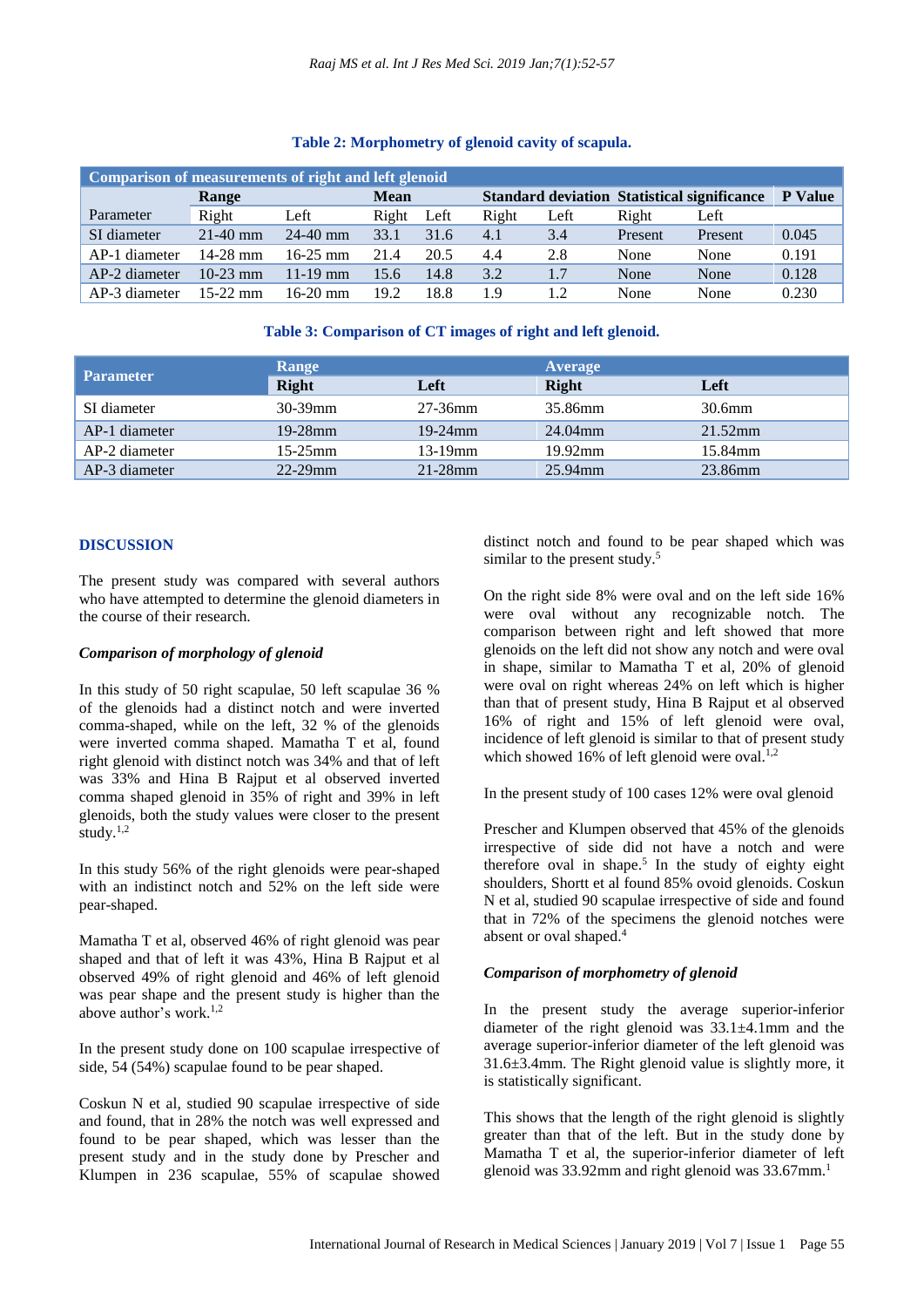Hina B Rajput et al, in his study the (SI) diameter of right and left glenoid, the average of right glenoid was 34.76±3mm and of left glenoid was 34.43±3.21mm both the studies are similar to the present study. $2$  In the present study the SI diameter of 100 scapulae irrespective of side was 32.7±3.7.

Iannotti et al, of the 140 glenoid irrespective of side to be 39±3.5mm which was more than the value of the present study  $(32.7\pm3.7)$ .<sup>6</sup> Mallon et al and Von Schroeder et al, reported the SI diameter of 28, 30 glenoid respectively to be 35±4.1mm and 36±4mm respectively.7,8 Karelse et al, found the SI diameter to be  $35.9\pm3.6$  mm.<sup>9</sup> The average SI diameter of the glenoid measured by Churchill et al, irrespective of side was 35.1±2.0mm, and that measured by Ozer et al, was 36.25±2.8mm, Coskun N et al and Karelse et al, found the Superior-Inferior diameter of the glenoid to be 36.33mm and 35.9±3.6 mm respectively, Piyawinijwong S et al found it to be 35.8±2.6mm, all these values are slightly higher than the study, whereas glenoid measured by Frutos LR was 33.62±1.3mm which is closer with the present study (Table 11, Graph 12). 10,11,4,9,12,13

In present study the average anterior-posterior diameter (AP-1) of the lower half of the glenoid of the right side was 21.4±4.4mm and that of the left side was 20.5±2.8mm. The combined average on both sides was 20.95±3.6mm. In a study done by Mamatha T et al, the average AP-1 diameter of both right and left glenoid, found to be 23.35mm and 23.05mm, Rajput HB, observed the AP-1 of the right glenoid was  $23.31\pm30$ mm and that of left was  $22.92\pm2.80$ mm.<sup>1,2</sup> These values are similar to the present study. In a study done by. Churchill et al, irrespective of side recorded the average AP-1 diameter to be 23.6±1.5mm in 344 scapulae and that observed by Frutos LR, in 103 scapulae irrespective of side and found it to be 22.31±1.49mm and Ozer et al in 186 scapulae found to be  $22.72 \pm 1.9$  mm, all these values were close with the present study whose diameter was 20.95±3.6mm.10,11,13 Mallon et al, found the AP-1 diameter to be 24±3.3mm, Iannotti et al, recorded 29±3.2mm, Schroeder V et al, observed it to be 28.6±3.3mm and Karelse et al, found the AP-1 diameter to be 27.2±3mm, all these measurements were higher than what was observed in the present study. $6-9$ 

The average anterior-posterior diameter (AP-2) of the upper half of the right glenoid was 15.6±3.2mm and that of the left glenoid was 14.8±1.7mm in the current study. This suggested that the right glenoid cavity was slightly broader than the left glenoid cavity. The combined average on both sides was 15.2±2.4mm. This was very close with what was observed by Mamatha T et al, AP-2 of right and left glenoid found to be  $16.27 \pm 2.0$ mm and  $15.77 \pm 1.96$  mm even in this study the right glenoid is higher than the left. $1$  Even the present study values are close with that of Rajput HB et al, whose AP-2 diameter of right glenoid was 16.2±3.23mm and that of left glenoid was  $15.24 \pm 2.04$  mm.<sup>2</sup>

Iannotti et al, done a study in 140 scapulae and found the AP-2 diameter of glenoid irrespective of side which was 23±2.7mm and Piyawinijwong S et al found to be 26±0.26mm. All these values are higher than the present study. $6,12$ 

The range for the AP-3 diameter of the right glenoid cavity was 15mm-22mm and the mean for the same was 19.2mm. The AP-3 diameter for the left glenoid varied from 16mm-20mm, while the mean for the left glenoid was 18.8mm.

Hence AP3 diameter of right is greater than that of left. But not statistically significant. Rajput HB et al, observed the average Anterior-Posterior diameter (AP-3) of the right glenoid was 23.08±3.15 mm and that of the left glenoid was  $22.64 \pm 2.13$  mm in our study.<sup>2</sup>

This suggests that the right glenoid cavity was broader than the left glenoid cavity. The combined average of AP-3 diameter of both sides was 19.0±1.5mm.

Piyawinijwong S et al, recorded the average AP-3 diameter of 96 scapulae irrespective of side and found to be 27.8±1.8mm which was higher than the current study whose AP-3 diameter was  $19\pm1.2$ mm.<sup>12</sup>

The glenoid morphometric measurements from 3D CT images obtained are compared with those from a previous report by Kwon YW et al. $^{14}$  In their study the maximum glenoid length irrespective of side was 37.8mm and the maximum glenoid width was 26.8mm which was higher than the present study in which the maximum glenoid length (SI diameter) irrespective of side was 33.23mm and the maximum glenoid width (AP-1 diameter) irrespective of side was 24.9mm. Information about various 3D CT parameters of glenoid anatomy, would seem to be important information to improve the design of the glenoid component.

Knowledge of the shape and dimensions of the glenoid are important in the design and fitting of glenoid components for total shoulder arthroplasty. An understanding of variations in normal anatomy of the glenoid is essential while evaluating pathological conditions like osseous Bankart lesions and osteochondral defects.

From the result and the discussion it can be implied that the values observed in the present study, though coinciding with that of some of the studies are mostly less than that recorded by many of the observers. The average supero-inferior glenoid diameter in our study is 31-32 mm, however these anatomical specimens were nonarthritic which mean that the average supero-inferior glenoid diameter in an arthritic glenoid would be lesser due to bone loss.

Moreover, the diameter would further decrease following reaming of the glenoid. This implies that the smaller